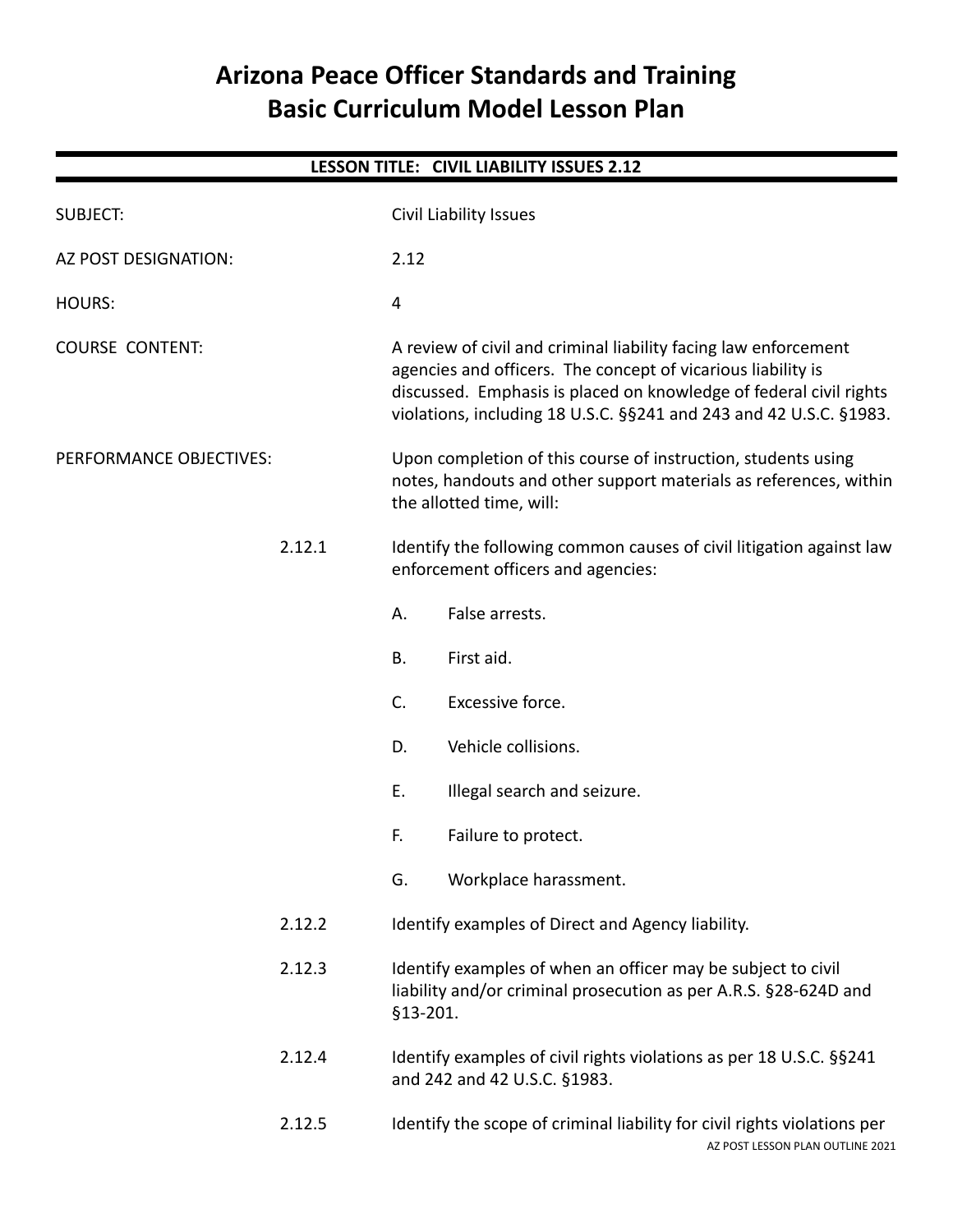18 U.S.C. §§241 and 242.

2.12.6 Identify the scope of civil rights violations as per 42 U.S.C. §1983.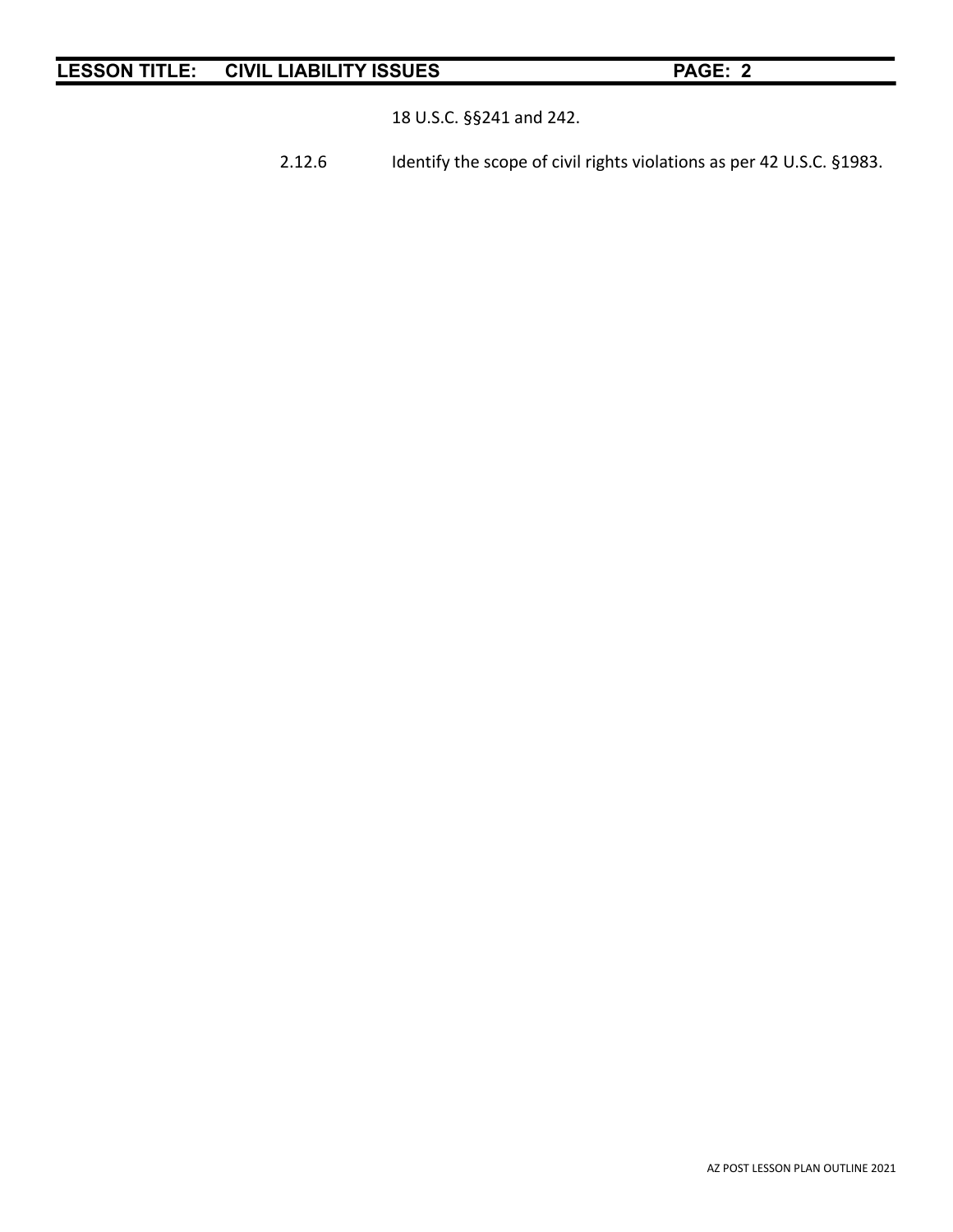| DATE FIRST PREPARED:             | February 2001                                                                                             |                     |  |
|----------------------------------|-----------------------------------------------------------------------------------------------------------|---------------------|--|
| PREPARED BY:                     | <b>SME Committee</b>                                                                                      |                     |  |
| <b>REVIEWED - REVISED:</b>       | Lt. Harold Brady - SME Co-Chair                                                                           | DATE: July 2002     |  |
| <b>REVIEWED - REVISED:</b>       | AZ POST (Word)                                                                                            | DATE: April 2003    |  |
| <b>REVIEWED - REVISED:</b>       | Michael McNeff, Lisa Judge,                                                                               |                     |  |
|                                  | <b>SME Committee</b>                                                                                      | DATE: April 2006    |  |
| <b>REVIEWED - REVISED:</b>       | Lt. Dave Kelly, ALEA                                                                                      | DATE: December 2009 |  |
| <b>REVIEWED - REVISED:</b>       | <b>SME Committee</b>                                                                                      | DATE: January 2011  |  |
| <b>REVIEWED - REVISED:</b>       | <b>SME Committee</b>                                                                                      | DATE: November 2011 |  |
| <b>REVIEWED - REVISED:</b>       | <b>SME Committee</b>                                                                                      | DATE: August 2019   |  |
| <b>REVIEWED - REVISED:</b>       | <b>SME Committee</b>                                                                                      | DATE: December 2020 |  |
| <b>REVIEWED - REVISED:</b>       | AZPOST (DocX)                                                                                             | DATE: January 2022  |  |
| <b>REVIEWED - REVISED:</b>       |                                                                                                           | DATE:               |  |
| REVIEWED - REVISED:              |                                                                                                           | DATE:               |  |
| REVIEWED - REVISED:              |                                                                                                           | DATE:               |  |
| REVIEWED - REVISED:              |                                                                                                           | DATE:               |  |
| AZ POST - APPROVAL:              | <b>Steve Enteman</b>                                                                                      | DATE: August 2019   |  |
| AZ POST - APPROVAL:              | <b>Mandy Faust</b>                                                                                        | DATE: February 2021 |  |
| AZ POST - APPROVAL:              | Lori Wait                                                                                                 | DATE: January 2022  |  |
| <b>INSTRUCTOR REFERENCES:</b>    |                                                                                                           |                     |  |
| <b>CLASS LEVEL:</b>              | Student                                                                                                   |                     |  |
| <b>TRAINING AIDS:</b>            | Handouts: 18 U.S.C. §§241 and 242 and 42 U.S.C. §1983.<br>http://www.azleg.gov/ArizonaRevisedStatutes.asp |                     |  |
| <b>INSTRUCTIONAL STRATEGY:</b>   | Interactive lecture and class discussion.                                                                 |                     |  |
| <b>SUCCESS CRITERIA:</b>         | 70% or higher on a written, multiple-choice examination.                                                  |                     |  |
| <b>COMPUTER FILE NAME:</b>       | 2.12 Civil Liability Issues                                                                               |                     |  |
| DATE RELEASED TO THE SHARE FILE: | May 27, 2022                                                                                              |                     |  |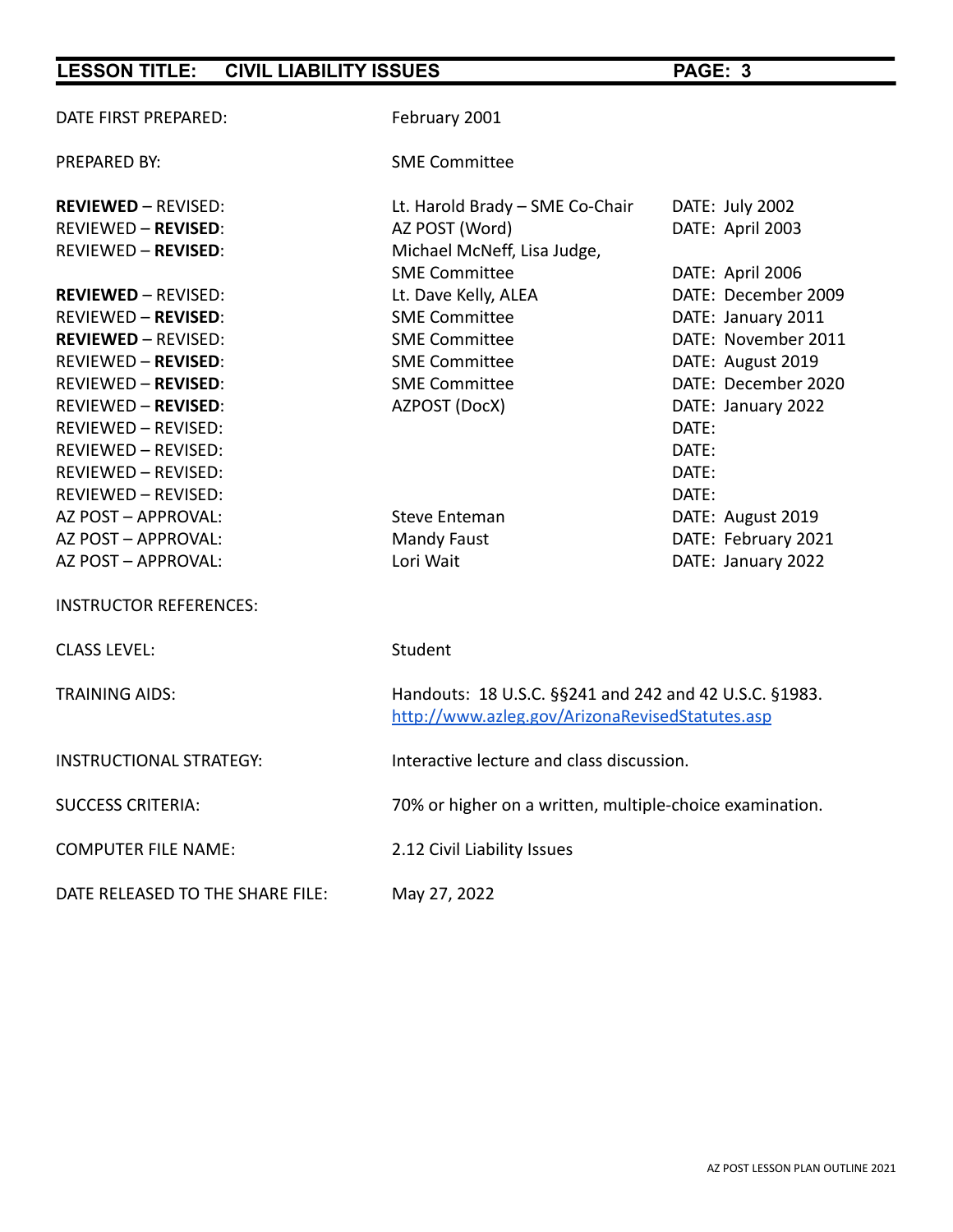### **I. INTRODUCTION**

- A. Instructor (self) introduction.
- B. Preview of performance objectives.
- C. Number of lawsuits being filed increases each day.
	- 1. Police agencies represent a "deep pocket."
	- 2. The type of work performed by law enforcement officers lends itself to claims of constitutional violations. *INSTRUCTOR NOTE: Instructors may want to use recent examples of such cases from local area agencies.*

### **II. LEADING CAUSES OF CIVIL LITIGATION AGAINST LAW ENFORCEMENT OFFICERS**

|                                                     | P. O. 2.12.1  |
|-----------------------------------------------------|---------------|
| False arrest - arrests made without probable cause. | P. O. 2.12.1A |

B. First aid – either rendering first aid improperly or failing to render first aid when necessary.

|    |                  | P. O. 2.12.1B |
|----|------------------|---------------|
| C. | Excessive force. | P. O. 2.12.1C |

- 1. Officers must know the statutory rules regarding use of force. *INSTRUCTOR NOTE: Graham v. Connor, 490 U.S. 386 (1989). The factors to use in determining whether force is reasonable under circumstances: 1. Severity of the crime. 2. Whether the suspect is actively resisting arrest. 3. Whether the suspect is attempting to escape. 4. Whether the suspect poses an immediate threat to the safety of the officers or others.*
- 2. Federal constitutional law is more strict than Arizona statutes regarding use of force on fleeing felons: Deadly force may be used only with felons involved in crimes of violence or otherwise constituting a danger to the public.
- 3. Possible sources of liability include negligence, assault and battery, wrongful death and civil rights violations. This is where claims of negligent training, supervision, hiring and retention often occur.
- D. Vehicle collisions includes liability for negligent traffic control, simple traffic accidents, pursuits, failing to clear an intersection, and pursuits which end in or cause accidents and "Code 2.5" driving (driving your police vehicle at high speed without lights and siren).

**P. O. 2.12.1D**

- E. Illegal search and seizure includes stops without reasonable suspicion and searches without a warrant or an applicable exception to the warrant requirement. **P. O. 2.12.1E**
- F. Failure to protect generally, no specific duty owed to an individual person; however, if you make promises, which creates a special relationship, or assert control over the individual, you have a legal duty. **P. O. 2.12.1F**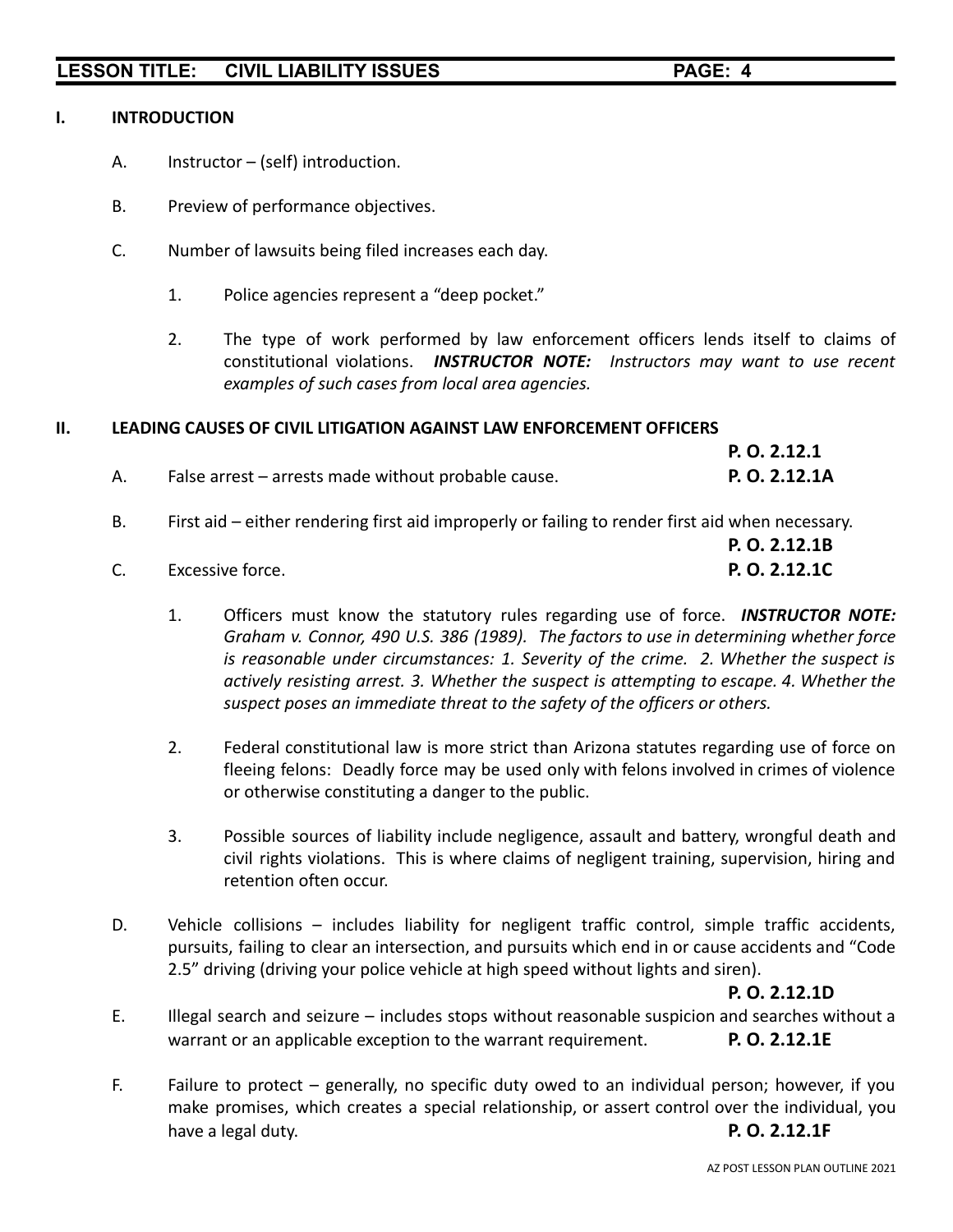- 1. Examples include the drunk you come in contact with and then leave on the side of the street, who is later killed while crossing the street. (Special relationship)
- 2. Another example might be the domestic violence victim who tells you not to worry, that "The police will take care of her." (State created danger)
- G. Work place harassment discrimination on the basis of protected class or category, the creation of, or participation in, a hostile work environment, sexual harassment or violence in the work place. **P. O. 2.12.1G**

### **III. CIVIL LIABILITY**

- A. Distinguish between criminal and civil law.
	- 1. Criminal law.
		- a. Government complains of individual's conduct.
		- b. Fine or imprisonment imposed if found guilty.
		- c. Guilt is established beyond a reasonable doubt.
		- d. Burden of proof is on the government.
		- e. Jury must be unanimous.
	- 2. Civil law.
		- a. Individual complaints of another's conduct.
		- b. Individuals ask court for a remedy (usually money or injunctive relief).
		- c. Responsibility is established by a preponderance of the evidence (more than 50%).
		- d. Burden of proof is on the plaintiff.
		- e. Jury need not be unanimous.
- B. Tort defined as a civil wrong, other than a breach of contract, for which the court will provide a remedy in the form of an action for damages. Includes:
	- 1. Intentional torts (assault, defamation, false arrest).
	- 2. Negligent torts (automobile accidents).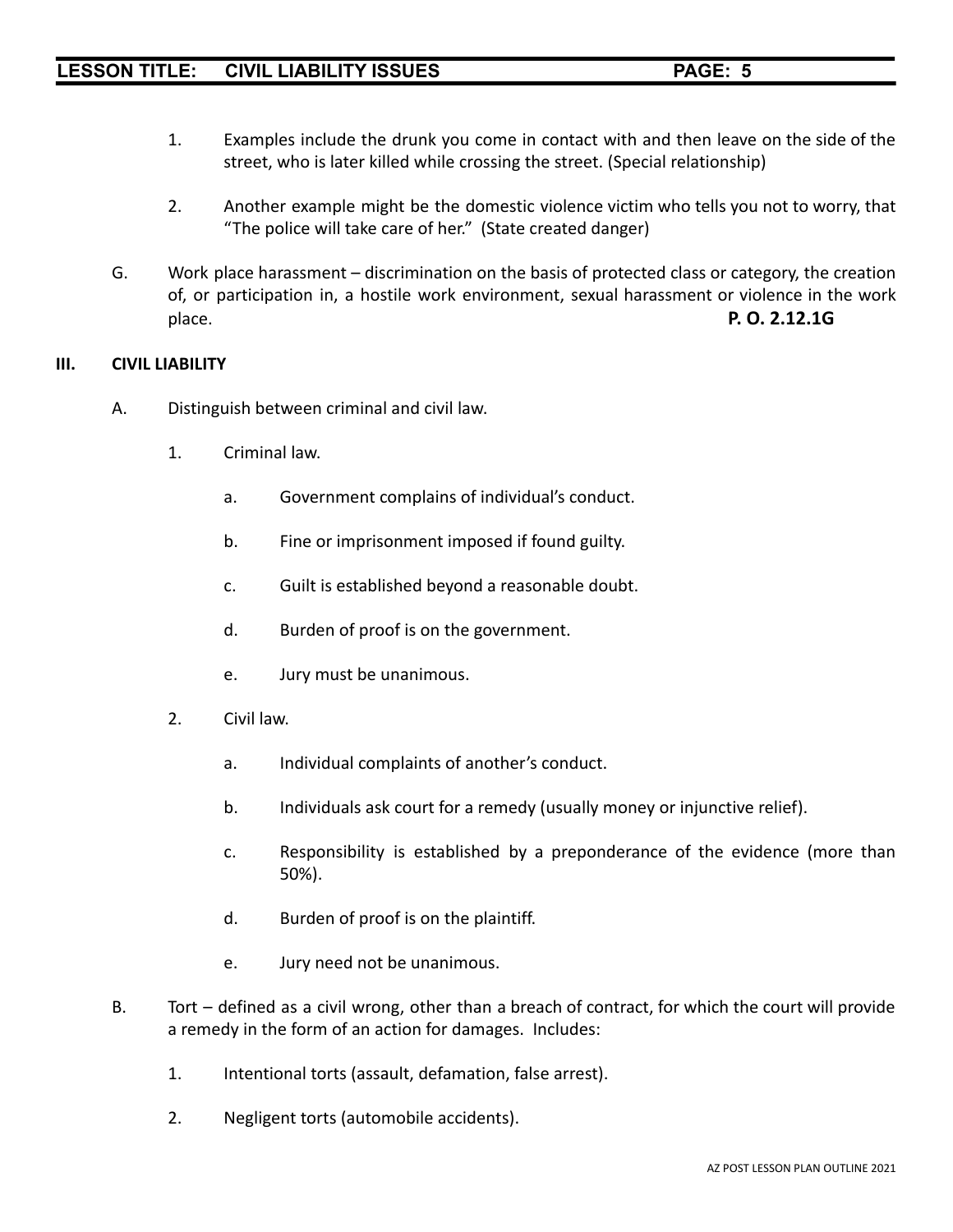- 3. Strict liability (handling of explosives).
- 4. Constitutional torts (civil rights violations).
- C. Direct and Agency liability. **P. O. 2.12.2**

- 1. Direct liability the actor himself/herself is responsible for the act that occurred and the damages associated with that act.
- 2. Agency liability Circumstances where the agency can be held liable for the acts of the officers.
- 3. Respondent superior is the legal theory that holds that an employer is responsible for the wrongs committed by its employee, so long as the employee is acting within the scope of employment. This principle allows the municipality to be sued for employee's torts committed within the scope of employment.
- 4. Specific examples of agency liability:
	- a. Negligent employment agency knew, or should have known, that the employee should never have been hired (e.g., hiring someone for whom there is an outstanding arrest warrant for first-degree homicide). ( Example: Hiring of ex-felons by LAPD, Officer Involved Shooting case from Chicago and/or pattern of constitutional violations.)
	- b. Negligent retention agency knew, or should have known, that the employee should not have been retained (e.g., retaining an officer after the officer intentionally and unlawfully uses deadly force).
	- c. Negligent assignment or entrustment agency knew, or should have known, that the employee should not have been assigned to a particular assignment or that the employee was not responsible enough to entrust with a particular piece of equipment (e.g., assigning an alcoholic to an undercover squad or allowing an officer to retain his/her duty weapon while suspended for personal mental health problems).
	- d. Negligent supervision knew, or should have known, that the employees needed better supervision (e.g., not supervising employees or failing to write appropriate policies providing guidance to employees).
	- e. Negligent failure to train knew, or should have known, that there was a need to train and failure to do so (e.g., failure to train on when to discontinue the use of force, even if the force was initially applied in a lawful manner).
	- f. Negligent training knew, or should have known, that the training was somehow insufficient (e.g., not including new statutory changes in training; not providing realistic training).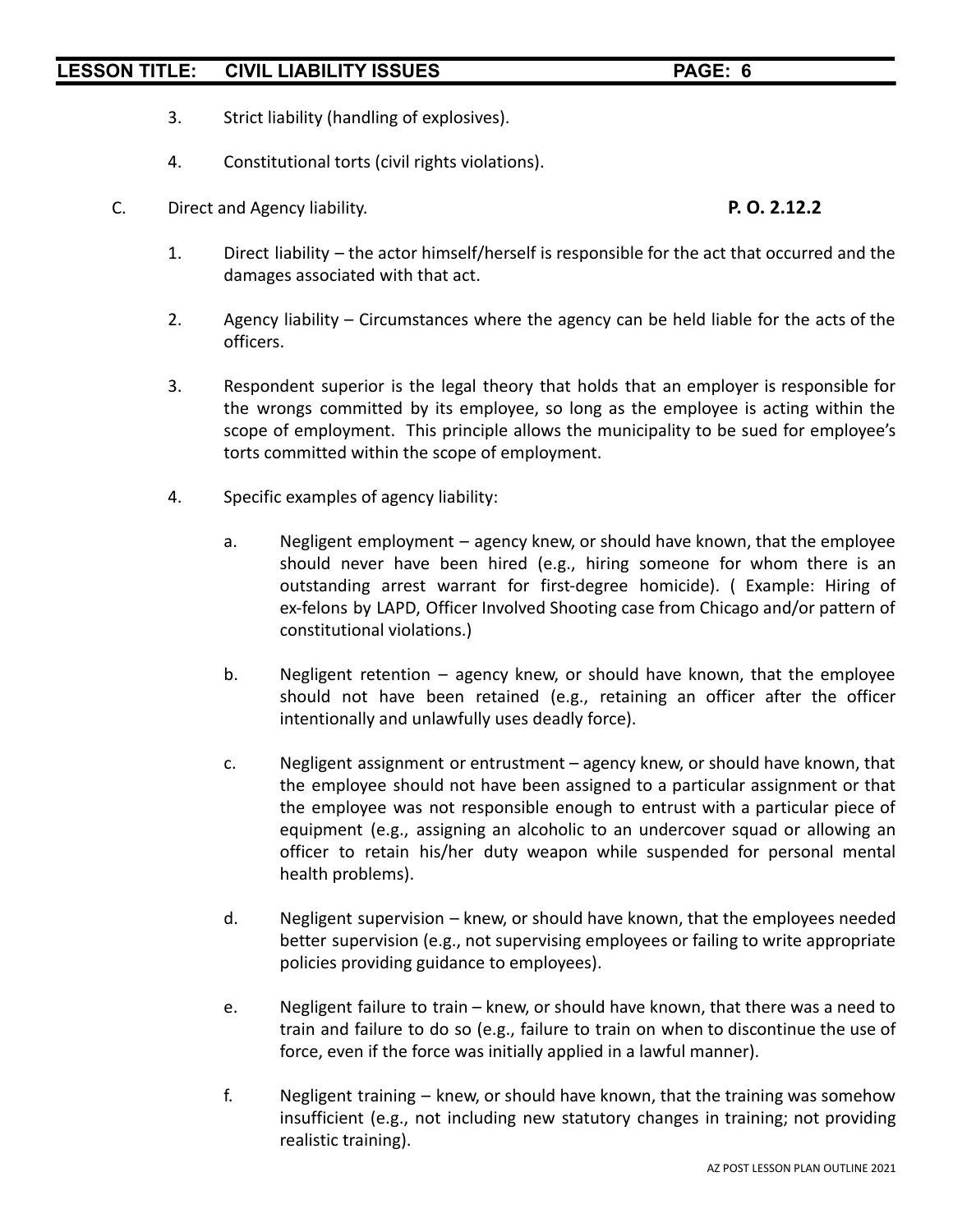- 5. Intentional torts examples of direct liability:
	- a. Assault and battery.
		- i. Battery an offensive or unwarranted touching of a person.
		- ii. Assault placing a person in "imminent apprehension" of a battery.
		- iii. Most false arrest claims will also include assault claims.
		- iv. Usual defense is that the officer is entitled to use objectively reasonable force.
	- b. False arrest and false imprisonment.
		- i. Generally, any arrest without probable cause.
		- ii. Whether the person is guilty or innocent is not an issue.
		- iii. Good faith or reasonable belief defense may be available.
		- iv. Arrests with a warrant rarely result in false arrest verdicts, unless the warrant was invalid or defective on its face.
	- c. Malicious prosecution.
		- i. Involves the right to be free from unjustified litigation.
		- ii. Must prove absence of probable cause.
		- iii. Actual malice must be shown.
	- d. Others:
		- i. Trespass.
		- ii. Defamation.
		- iii. Invasion of privacy.
		- iv. Intentional infliction of emotional distress.
	- e. Common defenses in the law enforcement context, common defenses include the existence of reasonable suspicion or probable cause, the right to use reasonable force and good faith.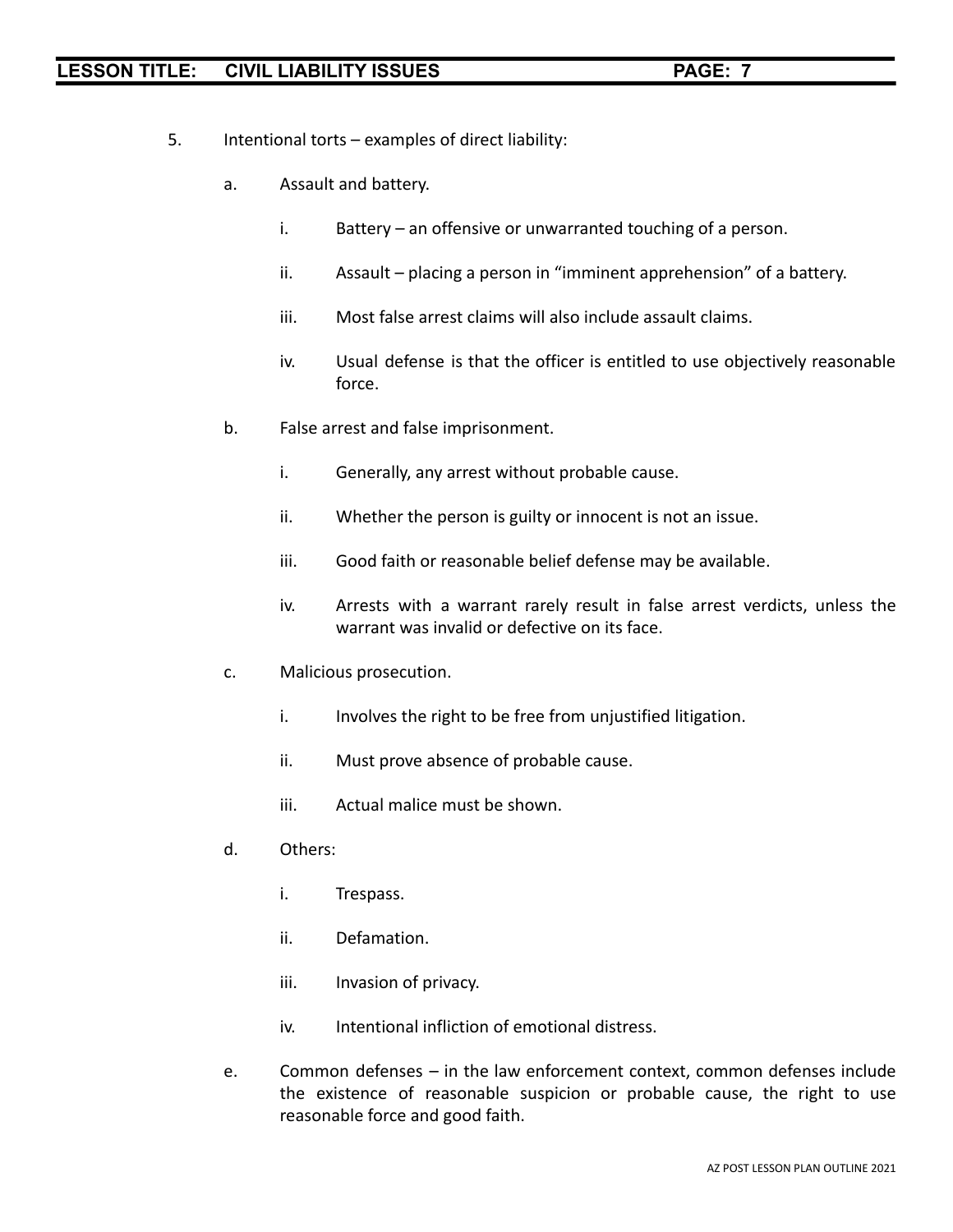- D. Negligent torts examples of direct liability.
	- 1. Elements of a negligence case:
		- a. Duty.
		- b. Breach of duty.
		- c. Injury.
		- d. Breach of duty is the proximate cause of injury.
	- 2. Common defenses no duty, no breach of duty, no injury or no proximate cause.
	- 3. Officers must remember that all duties, whether imposed or volunteered, must be performed with reasonable care. General police duties, which may form the basis of negligence claims, include the following:
		- a. Care of incapacitated persons once you start, you must finish.
		- b. Reasonable medical care The best course of action is to perform and/or seek medical care for an individual that is in need of medical assistance.
		- c. Duty to protect property in your custody.
		- d. Care of the arrestee both with regard to the arrestee and his/her actions.
- E. Liability created by statute.
	- 1. 42 U.S. §1983, which will be discussed later in this class, creates a cause of action based on the violation of a constitutional right. It specifically authorizes recovery for violation of many different statutory rights.
	- 2. State statutes may also be the source of negligence litigation.
		- a. The prime example is emergency driving.
		- b. Emergency vehicle operations are governed by statute and non-compliance is either negligence per se or strong evidence of negligence.
		- c. The statute itself establishes the duty that an officer may not breach.

### **IV. ARIZONA STATUTORY ISSUES P. O. 2.12.3**

A. Civil.

1. The state of Arizona has virtually abolished sovereign immunity (the immunity of the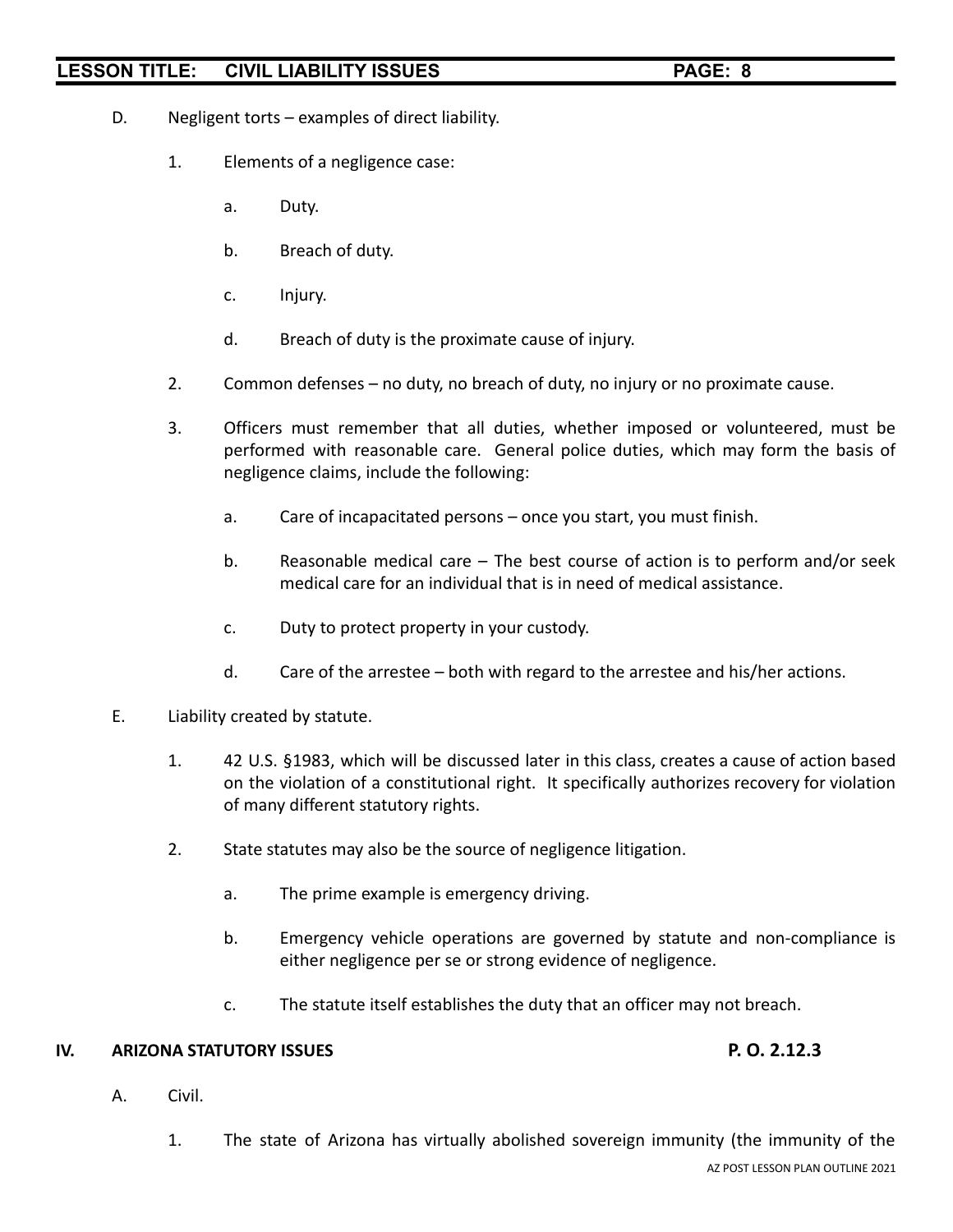government from suit). The only immunities left for governments is absolute immunity or qualified immunity. *INSTRUCTOR NOTE: Absolute immunity bars suit altogether. Qualified immunity (under state statute) means that the employee cannot be held liable unless the employee intended to cause injury or was grossly negligent.*

- a. There are currently only a few limitations on when the government (including law enforcement agencies) can be sued.
- b. Those limitations may be found in A.R.S. §12-820 and following statutes.
- c. For example, a public employee acting within the scope of the employee's duties has qualified immunity regarding the decision not to arrest or take someone into custody.
- 2. Many state statutes establish duties that, if breached, could lead to suit.
	- a. A good example is A.R.S. §28-624, regarding emergency driving. (Review the requirements of ARS 28-624)
	- b. This statute allows authorized emergency vehicles to exceed posted speed limits and proceed through red traffic signals and through stop signs, so long as emergency lights and siren are activated.
	- c. However, subsection D of A.R.S. §28-624 provides that police officers and other operators of emergency vehicles must drive with due regard and may be subject to liability for accidents caused by reckless disregard of others' safety.

# **P. O. 2.12.3**

- B. Criminal the definition of "person" in A.R.S. §13-201 makes no exception for police officers. Therefore, police officers can be held liable to the same degree as any citizen under each and every one of the criminal statutes. (Review the provisions of ARS 13-201)
	- 1. A.R.S. §13-201 Requirements for criminal liability. The minimum requirement for criminal liability is:
		- a. The performance by a person of conduct.
		- b. Which includes a voluntary act or the omission to perform a duty imposed by law.
		- c. Which the person is physically capable of performing.
	- 2. Officers must become familiar with those statutes that provide officers with justification for their actions (see Chapter 4 of Title 13) and must abide by those statutes.
		- a. 13-402. Justification; execution of public duty Unless inconsistent with the other sections of this chapter defining justifiable use of physical force or deadly physical force or with some other superseding provision of law, **Conduct which**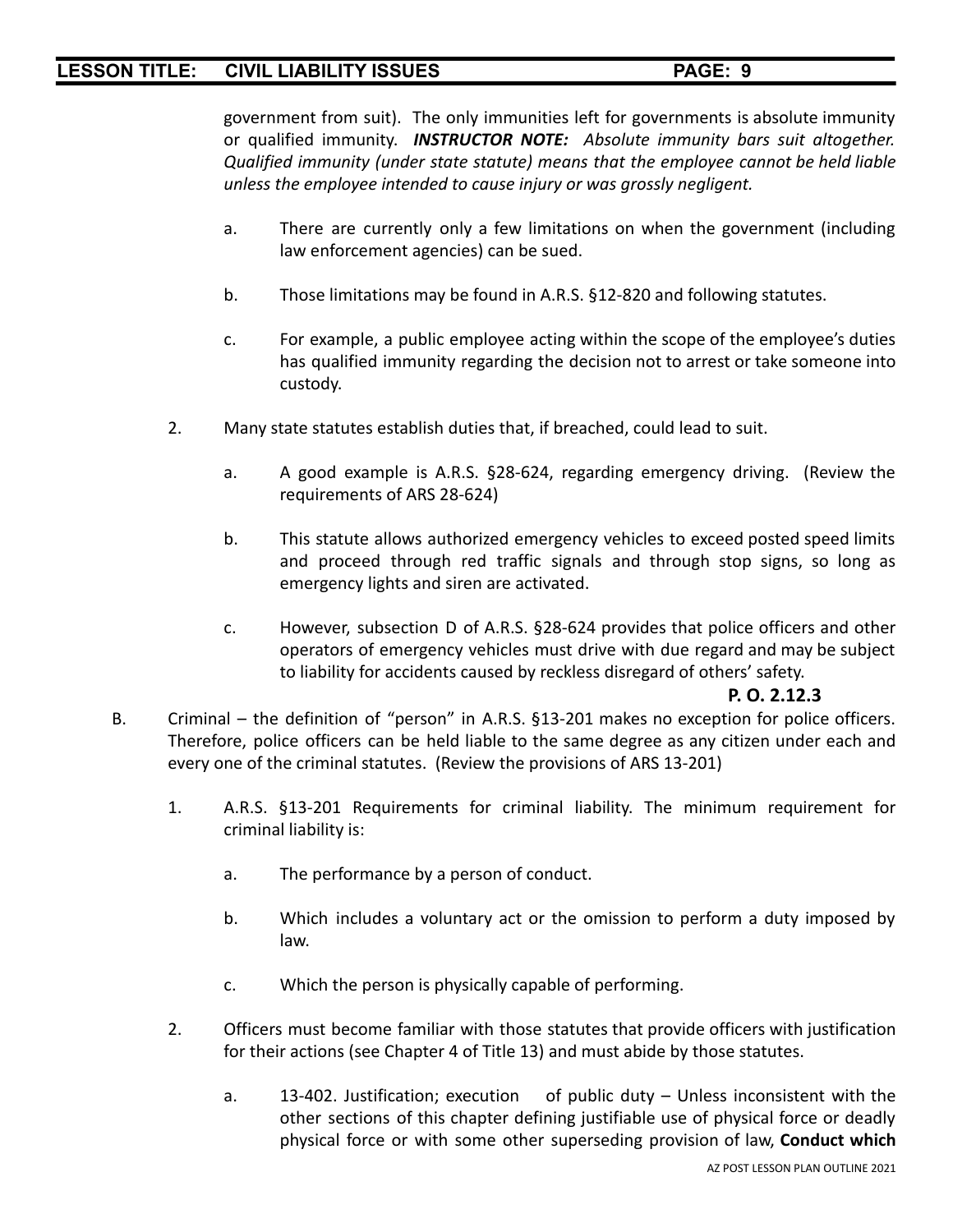**would otherwise constitute an offense is justifiable when it is required or authorized by law.** *INSTRUCTOR NOTE: This is why officers are not routinely prosecuted for offenses such as possession of marijuana when they seize and impound it properly. (see 13-401 justification as defined in this chapter, is a defense in any prosecution for an offense pursuant to this title.) See also 13-3412A4.*

### **V. FEDERAL STATUTORY ISSUES P. O. 2.12.4**

- A. Historical background.
	- 1. The 14th Amendment of the United States Constitution guarantees due process and equal protection to all persons.
	- 2. It was adopted immediately after the Civil War in an effort to ensure that states would provide due process and equal protection to all persons.
	- 3. The statutes we are about to review are the application of the 14th Amendment to local government and subject those who violate another's civil rights to criminal penalties and civil damages.
- B. Criminal (18 U.S. §241) DUE PROCESS. (Student handout)
	- 1. Two (2) or more persons conspire.
	- 2. To willfully injure, oppress, threaten or intimidate any citizen from enjoying or exercising any right guaranteed under the laws of the United States or the Constitution.
	- 3. Penalty: From a fine to death, depending on the nature of the act and the injury to the victim. **P. O. 2.12.5**
		- a. Examples: KKK members setting fire to a predominantly African American church.
		- b. Skinheads assaulting a Jewish rabbi.
- C. Criminal (18 U.S. §242) EQUAL PROTECTION. (Student handout)
	- 1. Person acting under "color of law."
	- 2. Willfully deprives any inhabitant of a right guaranteed under the laws of the United States or the Constitution.

**- OR -**

1. Person acting under "color of law."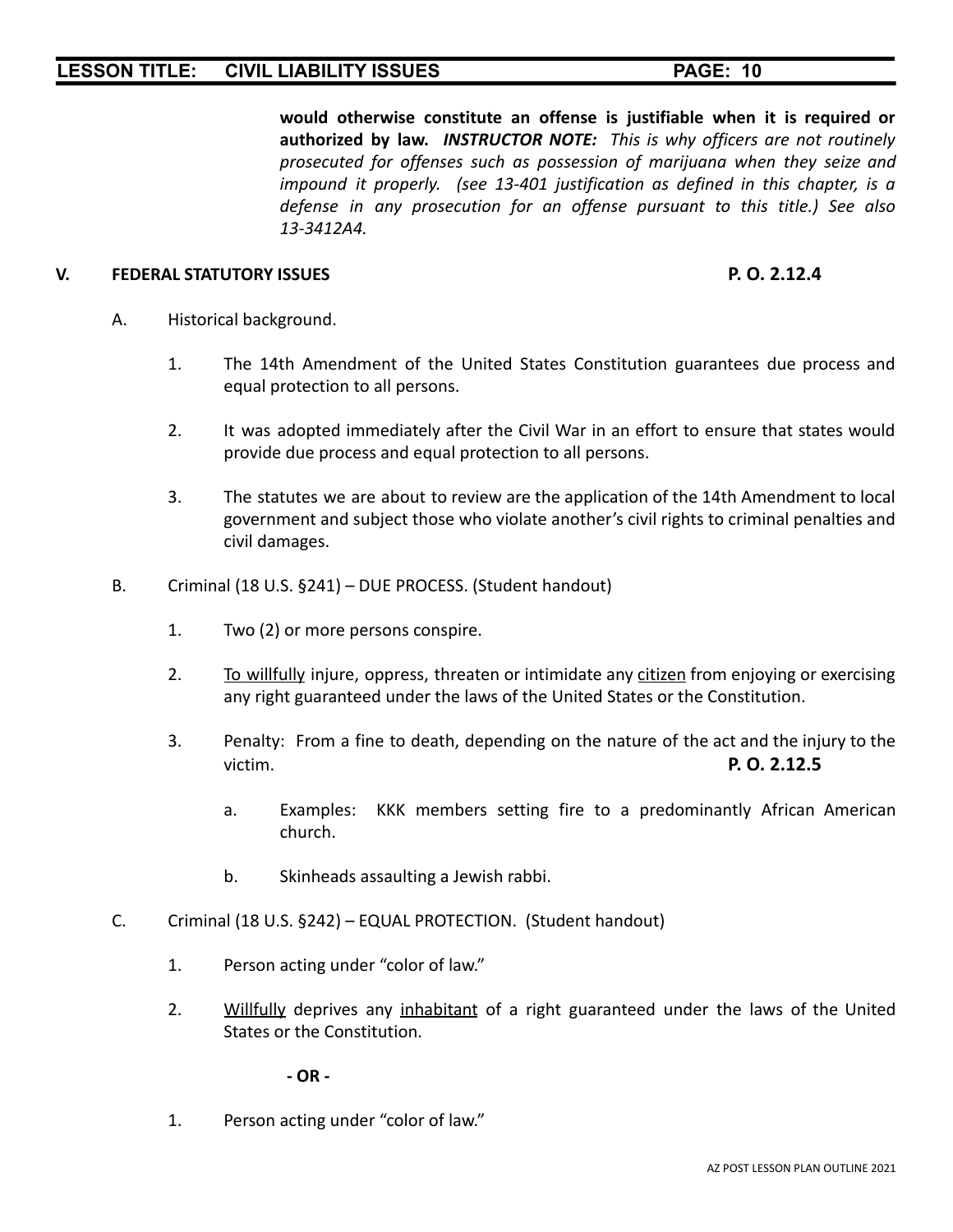- 2. Willfully subject any inhabitant to different punishment or penalties than prescribed for citizens.
- 3. Because of their status as aliens or because of race or color.
- 4. Penalty: From a fine to death, depending on the nature of the act and the injury to the victim. **P. O. 2.12.5**
	- a. Police officers who assault a suspect who has just been arrested for the shooting of another officer.
	- b. A police officer who makes an illegal entry into the home of a Hispanic family because "They are probably illegal anyway."
- D. Civil (42 U.S.C. §1983) requires states to provide equal protection and due process to all their citizens and establishes liability for failure to do so. **P. O. 2.12.6**
	- 1. Person acting under "color of law." (Student handout)
	- 2. Deprives any inhabitant of a right guaranteed under the Constitution or under certain laws of the United States.
	- 3. Basis of liability the officer knew, or should have known, that the action would violate the constitutional rights of the person, or the officer acted with malicious intent to deprive a person of constitutional rights or to injure. (Spooner v. City of Phoenix)
	- 4. Agency policy or custom liability of the agency may also be based on an adopted agency policy or custom. The theory is that the agency's actions "caused" the employee to act in a particular manner. This theory of liability is often advanced in cases arising under 42 U.S.C. §1983, as it is the primary way that plaintiffs can reach the "deep pockets" of the employer.
	- 5. Examples false arrest, excessive use of force, illegal search and seizure, illegal interrogation, interference with 1st Amendment rights (speech, press) and so on.
	- 6. Defenses the following, if established, result in qualified immunity for the officer:
		- a. The actions in question did not violate constitutional rights (e.g., the existence of probable cause in an action for false arrest), or
		- b. The facts and circumstances could be interpreted whether the law was clearly established such that a well-trained officer would be on notice that their actions would result in a violation of a person's constitutional rights.
			- i. Note: This is an objective standard it does not matter what the police officer subjectively believed.